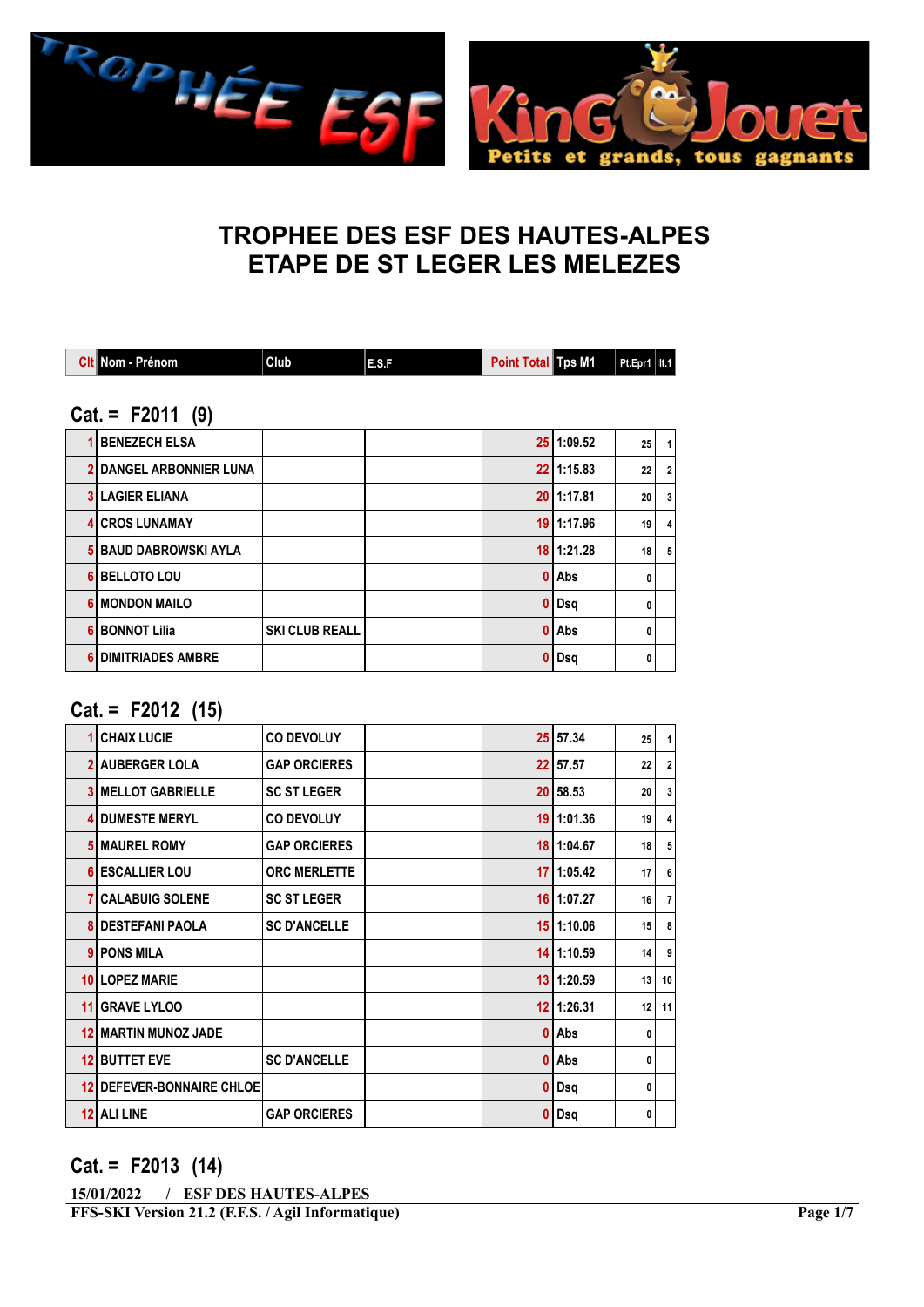|    | <b>Cit</b> Nom - Prénom  | Club                  | E.S.F | <b>Point Total Tps M1</b> |                | $Pt.Epr1$   It.1 |                         |
|----|--------------------------|-----------------------|-------|---------------------------|----------------|------------------|-------------------------|
|    | <b>MEYNARD MAE</b>       | <b>ORC MERLETTE</b>   |       |                           | 25 1:04.75     | 25               | $\mathbf{1}$            |
|    | <b>ROUX LOUISA</b>       | <b>ORC MERLETTE</b>   |       | 22                        | 1:04.95        | 22               | 2 <sup>1</sup>          |
|    | <b>HENNUY MARION</b>     | <b>SC D'ANCELLE</b>   |       | 20                        | 1:05.38        | 20               | 3                       |
|    | <b>AUBERT CHARLINE</b>   | <b>GAP ORCIERES</b>   |       | 19                        | 1:08.02        | 19               | $\overline{\mathbf{4}}$ |
|    | <b>BENEZECH CLEMENCE</b> |                       |       |                           | 18 1:11.44     | 18               | 5                       |
|    | <b>ALLUIS LUCIE</b>      |                       |       | 17                        | 1:12.28        | 17               | 6                       |
|    | <b>GILBERT ERIN</b>      | <b>SKI CLUB REALL</b> |       |                           | $16$   1:13.42 | 16               | $\overline{7}$          |
|    | <b>BONTHOUX LOICIA</b>   |                       |       | 15                        | 1:13.86        | 15               | 8                       |
|    | <b>PEYRON Lily</b>       | <b>SKI CLUB REALL</b> |       |                           | $14$   1:14.17 | 14               | 9                       |
| 10 | DI VITO AUGUSTINE        |                       |       | 13                        | 1:35.44        | 13               | 10 <sup>1</sup>         |
| 11 | <b>ESCALLIER AMBRE</b>   | <b>ORC MERLETTE</b>   |       | 0                         | Dsq            | 0                |                         |
| 11 | <b>BLANC GRAS CHLOE</b>  | <b>GAP ORCIERES</b>   |       | 0                         | Dsq            | 0                |                         |
| 11 | <b>LAULAN NAYOMI</b>     |                       |       | 0                         | Abs            | 0                |                         |
| 11 | <b>CHARLES EMMA</b>      | <b>GAP ORCIERES</b>   |       |                           | Dsq            | 0                |                         |

# Cat. = F2014 (22)

|    | <b>CHAMPOLLION CAMILLE</b>         |                     |  | 25 53.48       | 25             | $\mathbf{1}$   |
|----|------------------------------------|---------------------|--|----------------|----------------|----------------|
|    | <b>2 JOUVE NOEMIE</b>              | <b>CO DEVOLUY</b>   |  | 22 53.82       | 22             | $\overline{2}$ |
| 3  | <b>DIE CHARLOTTE</b>               | <b>ORC MERLETTE</b> |  | 20 54.93       | 20             | $\mathbf{3}$   |
| 4  | <b>I MOTTE THIPHAINE</b>           | <b>ORC MERLETTE</b> |  | 19 56.79       | 19             | 4              |
| 5  | <b>RICOU EMY</b>                   | <b>ORC MERLETTE</b> |  | 18 56.99       | 18             | 5              |
|    | 6 BRACQ MARGAUX                    | <b>SC D'ANCELLE</b> |  | $17$ 58.16     | 17             | 6              |
|    | <b>THIEBAUT LOLA</b>               | <b>GAP ORCIERES</b> |  | 16 58.74       | 16             | $\overline{7}$ |
| 8  | I MALVY ROYER ALIZE                |                     |  | $15$   1:01.43 | 15             | 8              |
| 9  | <b>BERTRAND LEA</b>                | <b>ASPTT</b>        |  | $14$   1:01.70 | 14             | 9              |
| 10 | BERNARD-REYMOND MARG( ORC MERLETTE |                     |  | $13$   1:03.23 | 13             | 10             |
| 11 | <b>MONDON LINA</b>                 |                     |  | $12$   1:05.13 | 12             | 11             |
| 12 | <b>MARCHAND JEANNE</b>             | <b>ORC MERLETTE</b> |  | $11$   1:06.93 | 11             | 12             |
|    | <b>13 BLANCHARD MILA</b>           | <b>SC CHAILLOL</b>  |  | $10$   1:07.12 | 10             | 13             |
| 14 | <b>JEANNIN LENA</b>                |                     |  | 911:10.85      | 9              | 14             |
|    | <b>15 FAURE BRAC YOHA</b>          | <b>SC CHAILLOL</b>  |  | 811:12.77      | 8              | 15             |
|    | <b>16 BERTHIER JULIA</b>           |                     |  | 7 1:17.87      | $\overline{7}$ | 16             |
| 17 | <b>HERMITTE NOEMIE</b>             |                     |  | 6 1:23.01      | 6              | 17             |
|    | <b>18 MICHELON LEA</b>             | <b>GAP ORCIERES</b> |  | $0$ Dsq        | 0              |                |
| 18 | <b>FEUTRIER ALICE</b>              |                     |  | $0$ Abs        | 0              |                |
|    | <b>18 BUYSSE MANUELA</b>           | <b>GAP ORCIERES</b> |  | $0 $ Dsq       | 0              |                |
|    | <b>18 COLLET BATISTE MILLA</b>     |                     |  | $0$ Dsq        | 0              |                |
|    | <b>18 BERTRAND MANON</b>           | <b>SC D'ANCELLE</b> |  | $0 $ Dsq       | $\mathbf{0}$   |                |

## Cat. = F2015 (13)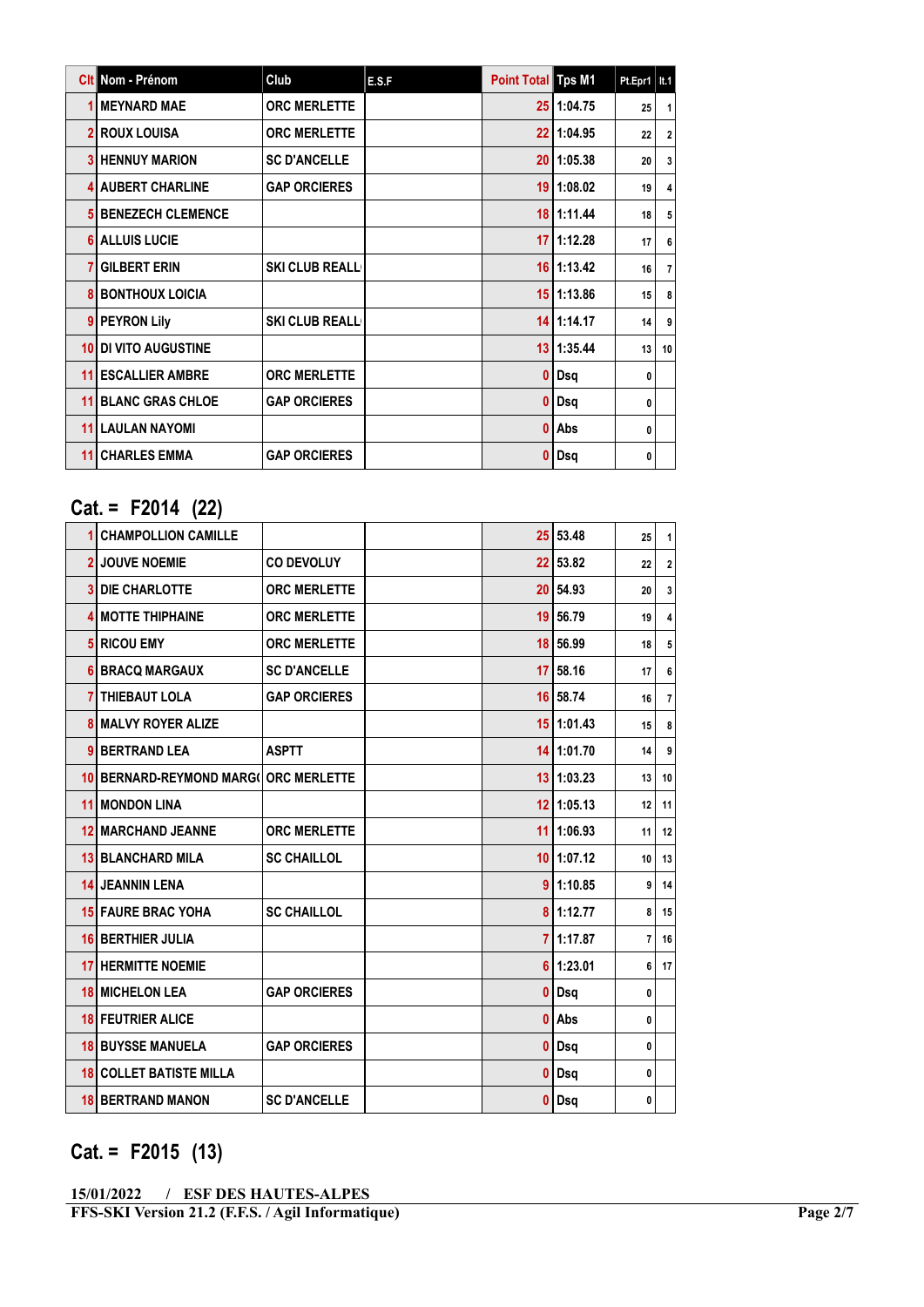|                | Cit Nom - Prénom               | Club                | E.S.F | <b>Point Total Tps M1</b> |                | Pt.Epr1   It.1 |                         |
|----------------|--------------------------------|---------------------|-------|---------------------------|----------------|----------------|-------------------------|
|                | <b>ROMANO LEYDET LINDSEY</b>   | <b>ORC MERLETTE</b> |       |                           | 25 53.17       | 25             | 1                       |
|                | <b>2 ROCHET TESSA</b>          | <b>ORC MERLETTE</b> |       |                           | 22 56.71       | 22             | 2 <sup>1</sup>          |
|                | <b>3 PASCAL LILY</b>           | <b>ORC MERLETTE</b> |       |                           | 20 56.94       | 20             | 3 <sup>1</sup>          |
|                | <b>JUSCHKA CLO</b>             | <b>ORC MERLETTE</b> |       | 19                        | 1:04.65        | 19             | $\overline{\mathbf{4}}$ |
| 5 <sup>1</sup> | <b>I VINCENT JADE</b>          |                     |       |                           | $18$   1:07.03 | 18             | 5                       |
| 6              | <b>DEVIS MAE</b>               |                     |       | 17                        | 11:19.28       | 17             | 6                       |
|                | <b>VIDOVIC LENA</b>            |                     |       |                           | $16$   1:31.92 | 16             | $\overline{7}$          |
|                | <b>FORTUNE KIARA</b>           |                     |       | 0                         | Abs            | 0              |                         |
| 8              | <b>GONSOLIN JADE</b>           |                     |       |                           | Dsq            | 0              |                         |
|                | <b>DEBAYLE ROMY</b>            | <b>GAP ORCIERES</b> |       |                           | Dsq            | 0              |                         |
|                | <b>SARRAZIN ANAELLE</b>        | <b>CO DEVOLUY</b>   |       |                           | Dsq            | 0              |                         |
| 8              | <b>GIBIAT MILA</b>             |                     |       | 0                         | l Abs          | 0              |                         |
| 8              | <b>CHOPINET FRATELLO CHIAR</b> |                     |       |                           | Dsq            | 0              |                         |

### Cat. = F2016 (12)

|                | <b>GUINTRAND Nais</b>     | <b>ORC MERLETTE</b> |    | 25 1:07.92     | 25 | $\mathbf{1}$   |
|----------------|---------------------------|---------------------|----|----------------|----|----------------|
|                | <b>2 AMAR LAUREEN</b>     |                     |    | 22 1:20.65     | 22 | $\overline{2}$ |
|                | <b>3 AIROLDI ELENA</b>    |                     |    | $20$   1:26.19 | 20 | $\overline{3}$ |
|                | <b>4 BONTHOUX MAELYA</b>  | <b>ORC MERLETTE</b> |    | 19 1:26.44     | 19 | 4              |
|                | <b>5 MARTIN HAYLEY</b>    |                     |    | $18$   1:41.47 | 18 | 5              |
|                | <b>6 MICHEL OCEANE</b>    | <b>ASPTT</b>        | 17 | 1:47.51        | 17 | 6              |
| 7 <sub>l</sub> | <b>GILBERT EMMA</b>       |                     |    | $16$   1:54.94 | 16 | $\overline{7}$ |
|                | <b>8 CHABANIER MAELLE</b> |                     |    | 15 2:28.35     | 15 | 8              |
| 9              | <b>BOYER LUCILE</b>       |                     | 0  | Abs            | 0  |                |
| 9              | <b>MALLET ELIE</b>        | <b>ASPTT</b>        | 0  | Dsq            | 0  |                |
|                | 9 PEREZ AMBRE             |                     | 0  | Abs            | 0  |                |
|                | 9 REYNIER-PARDO LEONIE    |                     | 0  | Dsq            | 0  |                |

### Cat. = G2011 (10)

| <b>DESPAGNE LOUIS</b>      | <b>ASPTT</b>       |   | 25 1:01.70     | 25           |                         |
|----------------------------|--------------------|---|----------------|--------------|-------------------------|
| I SION ADRIEN              |                    |   | 22 1:07.81     | 22           | $\overline{2}$          |
| <b>3 AIROLDI ALESSIO</b>   |                    |   | 20 1:10.89     | 20           | 3                       |
| <b>4 CROS SATURNIN</b>     |                    |   | 19 1:15.09     | 19           | $\overline{\mathbf{4}}$ |
| 5 RANJA ADRIAN             |                    |   | 18 1:17.65     | 18           | 5                       |
| <b>6 DEGUEURCE ANTOINE</b> |                    |   | $17$   1:18.82 | 17           | 6                       |
| <b>7 NOMMENSEN SYLVAN</b>  |                    |   | 16 1:25.44     | 16           | $\overline{7}$          |
| <b>BROCHIER ELIOTT</b>     |                    | 0 | Abs            | $\mathbf{0}$ |                         |
| <b>8 MEININGER PIERRE</b>  |                    |   | $0$ Abs        | 0            |                         |
| <b>REYNIER PARDO JULES</b> | <b>SC ST LEGER</b> | 0 | Abd            | $\mathbf{0}$ |                         |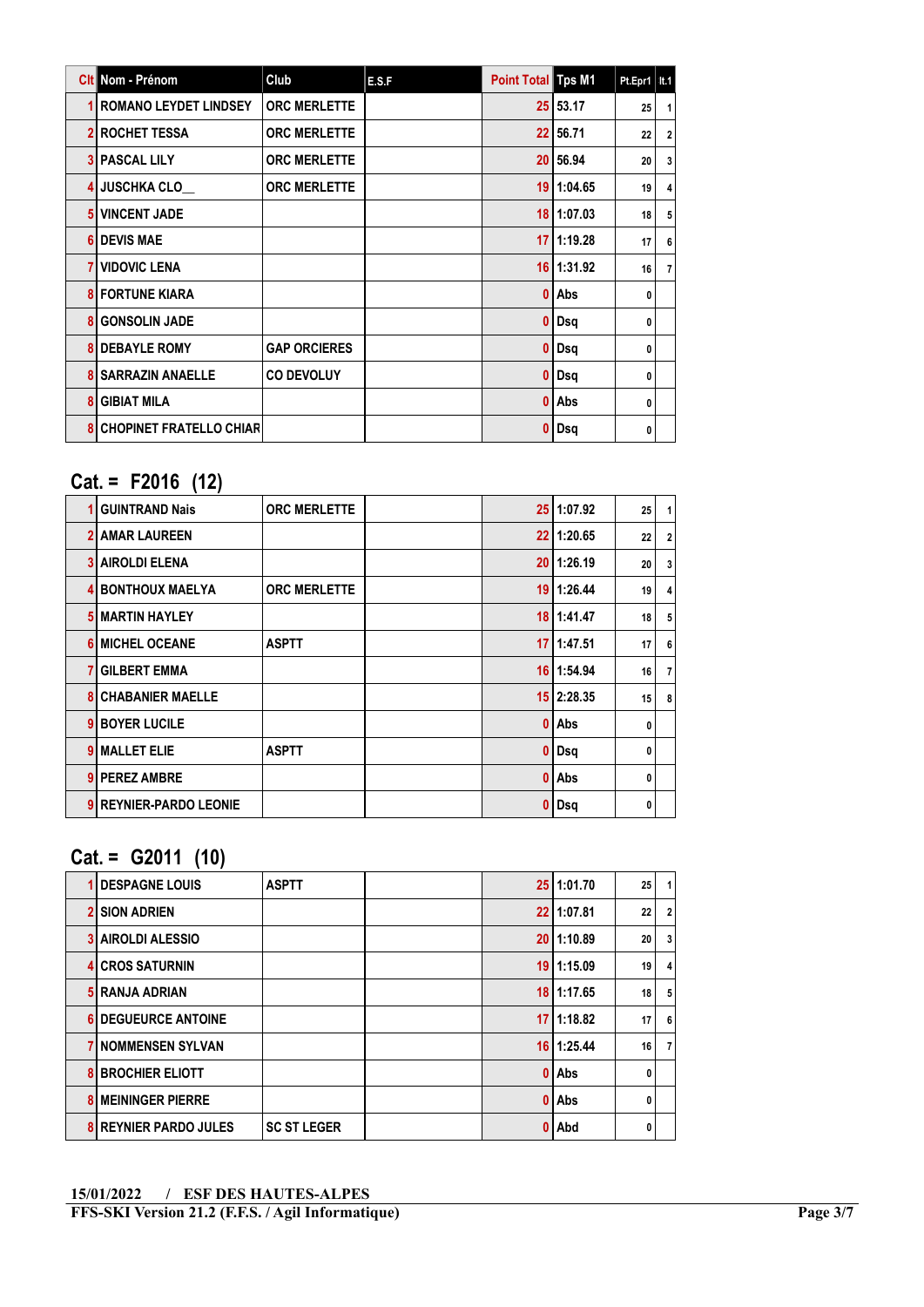|  | <b>Git Nom - Prénom</b> | Club | E.S.F | <b>Point Total Tos Mill</b> |  | $Pt.Epr1$   It.1 |
|--|-------------------------|------|-------|-----------------------------|--|------------------|
|--|-------------------------|------|-------|-----------------------------|--|------------------|

## Cat. = G2012 (46)

| <b>GALLAND LOUIS</b>                   | <b>SC ST LEGER</b>    |    | 25 52.73     | 25             | 1  |
|----------------------------------------|-----------------------|----|--------------|----------------|----|
| <b>2I MALVY ROYER ANDY</b>             | <b>SC ST LEGER</b>    |    | $22$   53.19 | 22             | 2  |
| <b>3 BONNET LYAM</b>                   | <b>SC CHAILLOL</b>    |    | 20 54.80     | 20             | 3  |
| 4 BERNARD REYMOND JULES   ORC MERLETTE |                       |    | 19 55.67     | 19             | 4  |
| <b>5 RICHARDSON JEAN</b>               | <b>ORC MERLETTE</b>   |    | 18 56.27     | 18             | 5  |
| 61 DISDIER AXEL                        | <b>SC CHAILLOL</b>    | 17 | 56.53        | 17             | 6  |
| <b>RICOU SACHA</b>                     | <b>ORC MERLETTE</b>   |    | 16 56.67     | 16             | 7  |
| <b>8 PASCAL NANS</b>                   | <b>ORRES EMBRUN</b>   |    | $15$ 57.15   | 15             | 8  |
| 9 ROULLAND ALLAN                       | <b>SC ST LEGER</b>    |    | 14 57.74     | 14             | 9  |
| <b>10 DUMONT JEAN</b>                  | <b>CO DEVOLUY</b>     |    | 13 57.86     | 13             | 10 |
| <b>11 DUCLOS VALENTIN</b>              | <b>CO DEVOLUY</b>     |    | $12$ 58.37   | 12             | 11 |
| <b>12 BONNEFON ROBIN</b>               | <b>CO DEVOLUY</b>     |    | $11$   59.09 | 11             | 12 |
| <b>13 AUBERGER CHARLY</b>              | <b>GAP ORCIERES</b>   |    | $10$ 59.19   | 10             | 13 |
| <b>14 FERRETTI ANTHONY</b>             | <b>SC D'ANCELLE</b>   | 9  | 59.26        | 9              | 14 |
| <b>15 SALET VICTOR</b>                 | <b>ORC MERLETTE</b>   |    | 8 59.33      | 8              | 15 |
| <b>16 BARTHE NOLAN</b>                 | <b>ORC MERLETTE</b>   |    | 7 59.39      | 7              | 16 |
| <b>16 PREDA PATRICK</b>                | <b>GAP ORCIERES</b>   |    | 7 59.39      | 7              | 16 |
| <b>18 ROJAS BATISTE</b>                | <b>GAP ORCIERES</b>   |    | 5 1:00.64    | 5              | 18 |
| <b>19 BARTHELEMY JOANNES</b>           | <b>ORC MERLETTE</b>   |    | 411:01.10    | 4              | 19 |
| <b>20 GOURY LUCAS</b>                  | <b>SC CHAILLOL</b>    |    | 3 1:01.73    | 3              | 20 |
| <b>21 RACLE ADAM</b>                   | <b>ASPTT</b>          |    | 211:02.78    | 2 <sup>1</sup> | 21 |
| 22 DUBOYS Mathias                      | <b>SKI CLUB REALL</b> |    | 1 1:16.05    | 1              | 31 |
| <b>22 VIDOVIC MILAN</b>                |                       | 1  | 1:16.25      | 1              | 32 |
| <b>22 BOIVIN NATHAN</b>                | <b>GAP ORCIERES</b>   |    | 1 1:04.10    | 1              | 23 |
| <b>22 BOUCHET TOM</b>                  | <b>SC D'ANCELLE</b>   |    | 1 1:04.50    | 1              | 24 |
| <b>22 AIME BLANC BUTEL AXEL</b>        | <b>CO DEVOLUY</b>     | 1  | 1:24.18      | 1              | 33 |
| 22 JUILLARD CHARLY                     | <b>SC ST LEGER</b>    |    | 1 1:05.36    | 1              | 25 |
| 22 GREGOIRE ETHAN                      |                       |    | 1 1:11.51    | 1              | 29 |
| 22 MICHEL LOIC                         | ASPTT4                |    | 11:07.70     | 1              | 26 |
| 22 MONJOU TIMOTHEE                     | <b>CO DEVOLUY</b>     |    | 1 1:09.95    | 1              | 28 |
| <b>22 BRICARD MAEL</b>                 | <b>GAP ORCIERES</b>   |    | 1 1:08.52    | 1              | 27 |
| <b>22 FORTIER TIMOTHE</b>              | <b>SC D'ANCELLE</b>   |    | 1 1:11.78    | 1              | 30 |
| <b>22 DI PAOLO LISSANDRO</b>           | <b>GAP ORCIERES</b>   |    | 1 1:03.17    | 1              | 22 |
| <b>22 SANTIAGO RUBEN</b>               | <b>CO DEVOLUY</b>     |    | 1 2:12.65    | 1              | 34 |
| <b>35 BOUGEOT VALENTIN</b>             | <b>SC ST LEGER</b>    |    | $0$ Abd      | 0              |    |
| 35 GILLET NOLAN                        | <b>CO DEVOLUY</b>     |    | $0$ Dsq      | 0              |    |
| <b>35 ESPANET TAO</b>                  |                       |    | $0 $ Dsq     | 0              |    |
| <b>35 LEMAIRE MARSHALL</b>             |                       |    | $0$ Dsq      | 0              |    |

<sup>15/01/2022 /</sup> ESF DES HAUTES-ALPES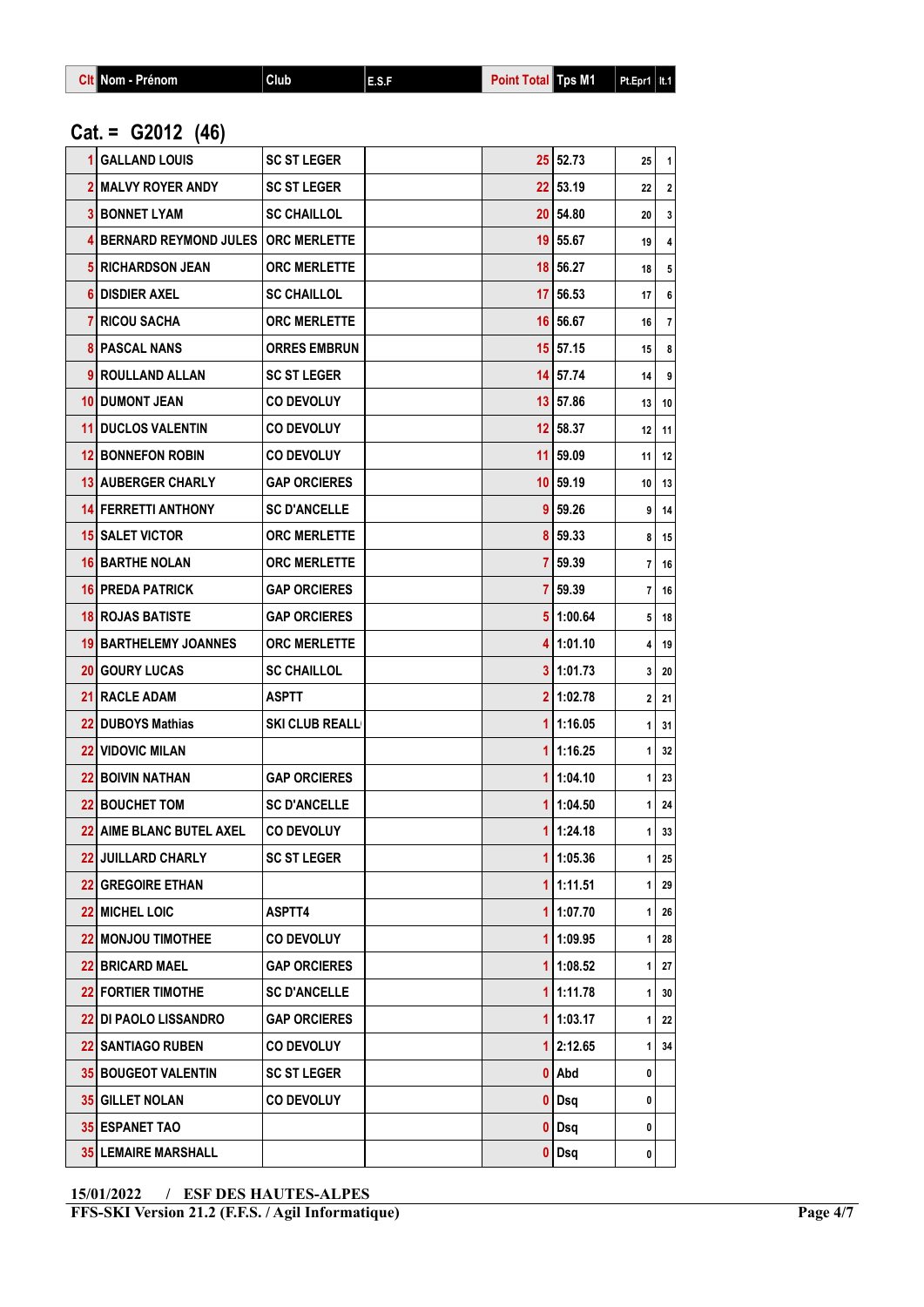| <b>Cit Nom - Prénom</b>          | Club                  | E.S.F | <b>Point Total Tps M1</b> |       | $Pt.Epr1$   It.1 |  |
|----------------------------------|-----------------------|-------|---------------------------|-------|------------------|--|
| <b>35 GILLET TAO</b>             | <b>CO DEVOLUY</b>     |       | 0                         | Dsg   | 0                |  |
| <b>35 BUMAT TOM</b>              | <b>SC ST LEGER</b>    |       | 0                         | Dsq   | 0                |  |
| <b>35 SEARD LUCAS</b>            | <b>SKI CLUB REALL</b> |       | O                         | Dsq   | 0                |  |
| <b>35 HEUKEMES VICTOR</b>        | <b>GAP ORCIERES</b>   |       | 0                         | Dsq   | 0                |  |
| <b>35 FORTUNE SACHA</b>          |                       |       | O                         | l Abs | 0                |  |
| <b>35 ESPANET TAO</b>            |                       |       |                           | Abs   | 0                |  |
| <b>35 DE CARRIERE PAUL HENRI</b> | <b>CO DEVOLUY</b>     |       | 0                         | Dsg   | 0                |  |
| <b>35 ALLEMAND BAPTISTE</b>      |                       |       | Λ                         | Abs   | 0                |  |

### Cat. = G2013 (26)

| 1  | <b>JOUSSELME SANDRO</b>               | <b>GAP ORCIERES</b>   |              | 25 55.98       | 25 | 1              |
|----|---------------------------------------|-----------------------|--------------|----------------|----|----------------|
|    | <b>2 FRASIER THOMAS</b>               | <b>GAP ORCIERES</b>   |              | $22$ 57.57     | 22 | $\mathbf{2}$   |
|    | I BERNABEI LOUIS                      |                       |              | 20 57.90       | 20 | 3              |
| 4  | <b>GIRAUD MARCO</b>                   | <b>ORC MERLETTE</b>   |              | 19 59.35       | 19 | 4              |
| 5  | <b>PORCERO MIKA</b>                   | <b>CO DEVOLUY</b>     |              | $18$   1:00.06 | 18 | 5              |
| 6  | BERTRAND PELLISSON ROB   ORC MERLETTE |                       |              | 17 1:01.36     | 17 | 6              |
|    | 7 BONTHOUX NOE                        | <b>ORC MERLETTE</b>   |              | $16$   1:03.24 | 16 | $\overline{7}$ |
| 8  | DROUHOT BASTIEN                       | <b>SC CHAILLOL</b>    |              | 15 1:05.07     | 15 | 8              |
| 9  | <b>GILLIBERT AURELIEN</b>             | <b>CO DEVOLUY</b>     |              | $14$   1:08.09 | 14 | 9              |
|    | <b>10 GIRAUD MOINE TONY</b>           | <b>ORC MERLETTE</b>   |              | 13 1:08.10     | 13 | 10             |
| 11 | <b>AVENEL MORGANN</b>                 | <b>SC D'ANCELLE</b>   |              | $12$   1:08.14 | 12 | 11             |
|    | <b>12 TRUPHEMUS ETHAN</b>             | <b>SC D'ANCELLE</b>   |              | $11$   1:09.64 | 11 | 12             |
|    | 13 OLMO Eden                          | <b>SKI CLUB REALL</b> |              | $10$ 1:10.46   | 10 | 13             |
|    | <b>14 BERTRAND MILAN</b>              |                       |              | 911:11.45      | 9  | 14             |
|    | <b>15 CESMAT JIMMY</b>                | <b>SC D'ANCELLE</b>   |              | 8 1:11.72      | 8  | 15             |
|    | <b>16 CECCONI PABLO</b>               | <b>GAP ORCIERES</b>   |              | 7 1:12.39      | 7  | 16             |
|    | <b>17 ALLUIS LUCAS</b>                |                       |              | 61:15.58       | 6  | 17             |
|    | <b>18 SKADARKA MATHIS</b>             | <b>SC CHAILLOL</b>    |              | 511:22.52      | 5  | 18             |
|    | <b>19 MONDON LOHAN</b>                |                       |              | 41:26.56       | 4  | 19             |
|    | <b>20 OUAKSEL JONAS</b>               |                       |              | 311:27.99      | 3  | 20             |
|    | <b>21 ARBONA TOM</b>                  |                       |              | 2 1:30.48      | 2  | 21             |
|    | <b>22 MOYNIER GABY</b>                |                       | $\mathbf{1}$ | 1:35.13        | 1  | 22             |
|    | 23 BOYER LOUIS                        |                       |              | 0 Abs          | 0  |                |
|    | <b>23 SAINT-DONNAT THEO</b>           | <b>SKI CLUB REALL</b> | $\mathbf{0}$ | Dsq            | 0  |                |
|    | <b>23 AMAR BAPTISTE</b>               | <b>SC CHAILLOL</b>    | 0            | Dsq            | 0  |                |
|    | <b>23 MATHERON NATHAN</b>             |                       | 0            | Abs            | 0  |                |

# Cat. = G2014 (28)

| <b>I ESPITALLIER THOMAS</b> | <b>ORC MERLETTE</b> |  | 25 51.01   | 25      |  |
|-----------------------------|---------------------|--|------------|---------|--|
| <b>2 PHILIPPE LENZO</b>     | <b>SC D'ANCELLE</b> |  | 22   51.29 | າາ<br>" |  |

<sup>15/01/2022 /</sup> ESF DES HAUTES-ALPES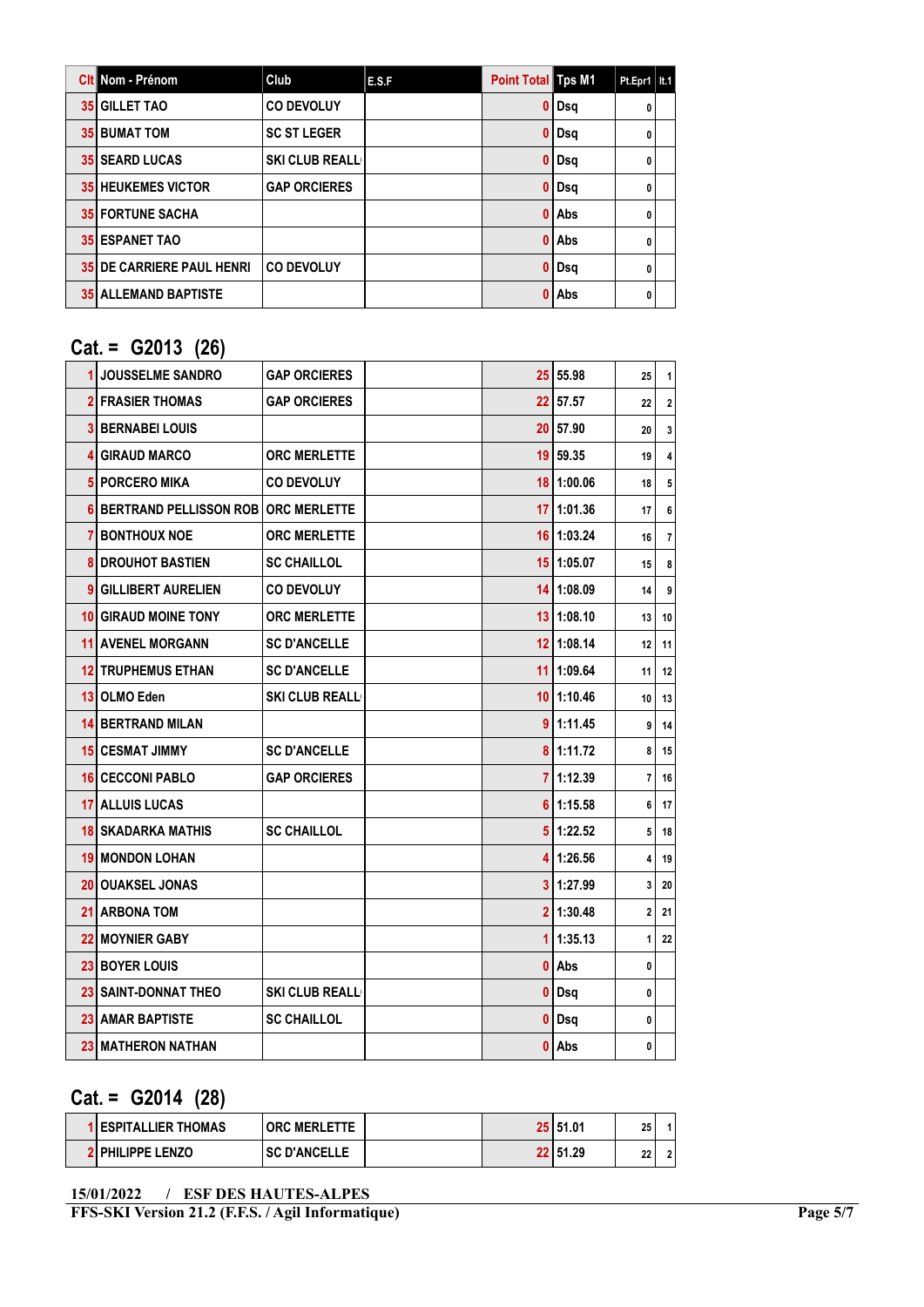|   | Clt Nom - Prénom               | Club                  | E.S.F | <b>Point Total Tps M1</b> |                | Pt.Epr1                 | It.1           |
|---|--------------------------------|-----------------------|-------|---------------------------|----------------|-------------------------|----------------|
|   | <b>3 MICHEL SANDRO</b>         | <b>CO DEVOLUY</b>     |       |                           | 20 52.17       | 20                      | 3              |
|   | 4 CECCONI JAD                  | <b>GAP ORCIERES</b>   |       |                           | $19$ 52.22     | 19                      | 4              |
|   | 5 PROUTEAU ALEXANDRE           | <b>GAP ORCIERES</b>   |       |                           | $18$ 53.16     | 18                      | 5              |
|   | 6 GUION ELLEOUET AMELIEN       | <b>SC CHAILLOL</b>    |       | 17 <sup>1</sup>           | 53.33          | 17                      | 6              |
|   | 7   CECCONI CHARLY             | <b>GAP ORCIERES</b>   |       |                           | 16 53.56       | 16                      | $\overline{7}$ |
| 8 | <b>GOURY LLORIS</b>            | <b>SC CHAILLOL</b>    |       |                           | 15 56.07       | 15                      | 8              |
|   | 9 BRICARD ANSELME              | <b>GAP ORCIERES</b>   |       |                           | 14 56.46       | 14                      | 9              |
|   | 10 PIERRE LOUIS                | <b>SC D'ANCELLE</b>   |       |                           | 13 57.09       | 13                      | 10             |
|   | <b>11 BLANCHARD CHARLY</b>     | <b>SC CHAILLOL</b>    |       | 12 <sup>2</sup>           | 57.33          | 12                      | 11             |
|   | <b>12 VAN DE LOOIJ ENAK</b>    | <b>CO DEVOLUY</b>     |       | 11 I                      | 58.12          | 11                      | 12             |
|   | <b>13 BOCQUET NOE</b>          | <b>SC CHAILLOL</b>    |       |                           | $10$   1:00.70 | 10                      | 13             |
|   | <b>14 LOUCHE DORIAN</b>        |                       |       |                           | 911:03.72      | 9                       | 14             |
|   | <b>15 PONCET NANS</b>          | <b>GAP ORCIERES</b>   |       |                           | 8 1:04.72      | 8                       | 15             |
|   | <b>16 FERRARO RAFFAEL</b>      | <b>SC CHAILLOL</b>    |       |                           | 7 1:04.91      | $\overline{\mathbf{r}}$ | 16             |
|   | <b>17 PONS CHARLY</b>          |                       |       |                           | 611:05.07      | 6                       | 17             |
|   | <b>18 PAUCHON MILAN</b>        |                       |       |                           | 511:07.14      | 5                       | 18             |
|   | <b>18 JUANEDA HAUTOT OSCAR</b> |                       |       |                           | 511:07.14      | 5                       | 18             |
|   | <b>20 BERGEON UELI</b>         | <b>CO DEVOLUY</b>     |       |                           | 311:08.59      | 3                       | 20             |
|   | <b>21 SION AURELIEN</b>        |                       |       |                           | 211:11.69      | $\overline{a}$          | 21             |
|   | 22 DUSSERRE BRESSON GABIN      |                       |       |                           | 111:15.58      | 1                       | 22             |
|   | <b>22 BAYLE UGO</b>            | <b>SC D'ANCELLE</b>   |       | 1                         | 1:25.05        | 1                       | 23             |
|   | <b>24 SACCONE CHARLY</b>       |                       |       | 0                         | Abs            | 0                       |                |
|   | <b>24 HUGUENET LIVIO</b>       |                       |       | 0                         | Dsq            | 0                       |                |
|   | <b>24 BOYER MARTIN</b>         |                       |       | 0                         | Dsq            | 0                       |                |
|   | 24 KELLER Aidan                | <b>SKI CLUB REALL</b> |       | 0                         | Dsq            | 0                       |                |
|   | <b>24 ALBERTUS THOMAS</b>      |                       |       | 0                         | Dsq            | 0                       |                |

# Cat. = G2015 (34)

|    | <b>DROUHOT JULIAN</b>      | <b>SC CHAILLOL</b>  |    | 25 58.07       | 25 | $\mathbf{1}$    |
|----|----------------------------|---------------------|----|----------------|----|-----------------|
|    | <b>PONTIER MATHIAS</b>     | <b>CO DEVOLUY</b>   |    | 22 58.48       | 22 | $\overline{2}$  |
|    | <b>DELOYE MAYEUL</b>       | <b>GAP ORCIERES</b> |    | 20 1:00.97     | 20 | $\overline{3}$  |
|    | <b>4 HUGUES LOWEN</b>      |                     |    | 19 1:01.54     | 19 | 4               |
|    | <b>5 BERTRAND TOM</b>      | <b>ASPTT</b>        |    | 18 1:01.95     | 18 | 5 <sup>5</sup>  |
|    | <b>6 BLANC GRAS KILIAN</b> | <b>GAP ORCIERES</b> |    | 1711:02.50     | 17 | 6               |
|    | <b>DAIRE ELIOT</b>         | <b>CO DEVOLUY</b>   |    | $16$   1:02.96 | 16 | 7 I             |
|    | <b>JUILLARD NOA</b>        |                     |    | 15 1:03.60     | 15 | 8               |
|    | <b>LOUAT TIMAEL</b>        |                     |    | 14 1:04.55     | 14 | 9 <sup>1</sup>  |
|    | 10 PARPILLON LOSEA         |                     |    | 13 1:04.67     | 13 | 10 <sup>1</sup> |
| 11 | <b>GALLERINI SANDRO</b>    | <b>GAP ORCIERES</b> |    | $12$   1:04.99 | 12 | 11              |
|    | <b>12 PARPILLON ROMEO</b>  |                     | 11 | 1:05.50        | 11 | 12              |
|    |                            |                     |    |                |    |                 |